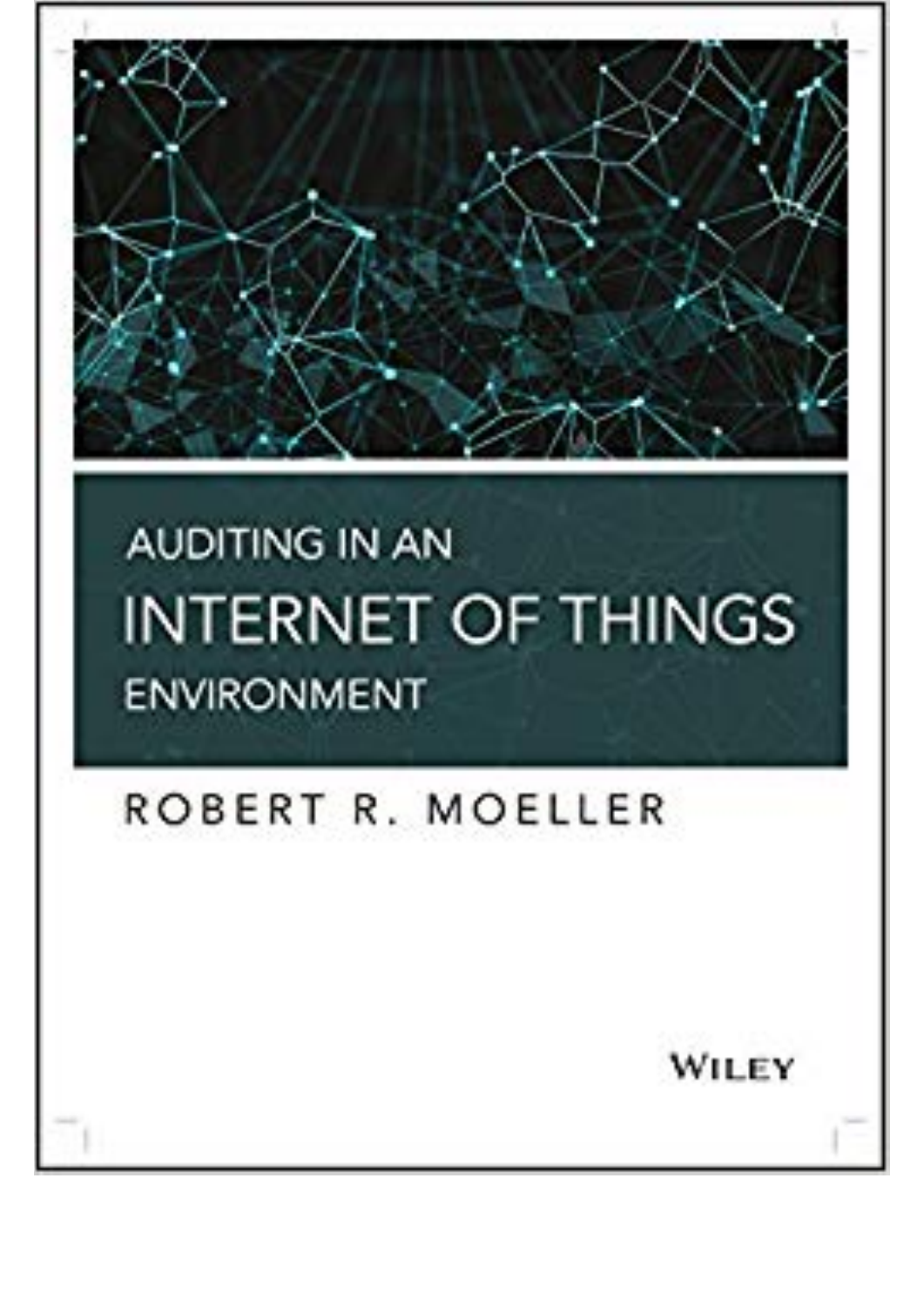*Robert R. Moeller*

**Auditing in an Internet of Things Environment: Key Internal Control Issues in IoT and Blockchain Environments**

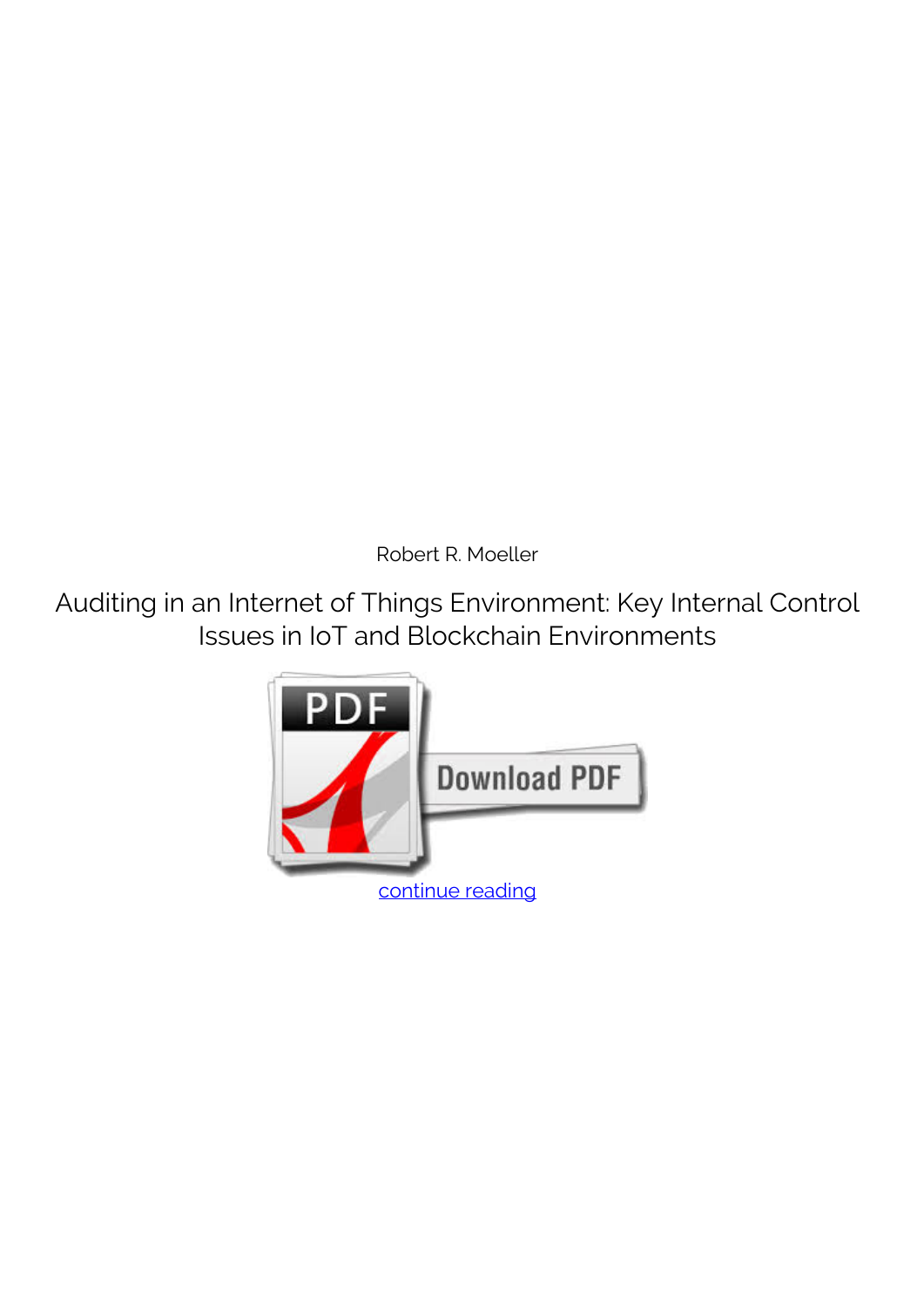A much-needed resource packed with guidelines, requirements, and expert insightAuditing in an Internet of Things Environment is a guidebook for auditors and controllers in the thick of the technological revolution. As the web of Points (IoT) expands to include from cars to home appliances to light bulbs, a lot more companies require auditing customized to the initial difficulties of the IoT environment.area, while professional insight offers clear, actionable assistance for both internal and exterior auditors. As "but highly in-demand— This reserve is the first to offer comprehensive help with audit, security, and control problems to give auditors a baseline framework for how to proceed.Plenty of discussion has been allocated to the rise of IoT, but little attention offers been paid to it is concepts and processes in an auditing context. What exactly are the dangers? Where will be the controls? This reserve provides muchneeded answers to greatly help auditors set up a thorough, concrete system for effective IoT audits. Who's accountable?Determine the auditing issues posed by the IoT environmentDelve into enterprise cloud computing IoT hazards and controlsAdopt new specifications and guidelines for IoT auditsUnderstand the need for COSO internal handles, and moreThe IoT environment is certainly complex, technical, and challenging to the uninitiated, but this book demonstrates how to treat it from the auditor's perspective. Background details on IoT and related principles provide context for specific standards and guidelines tailored to the specialized—connectivity" Auditing within an Internet of Points Environment is an important reference for auditors seeking increased relevancy in the brand new era. becomes the leading feature of brand-new products and services throughout industries, the necessity for certified IoT auditors will only grow;



[continue reading](http://bit.ly/2Tge8Fv)